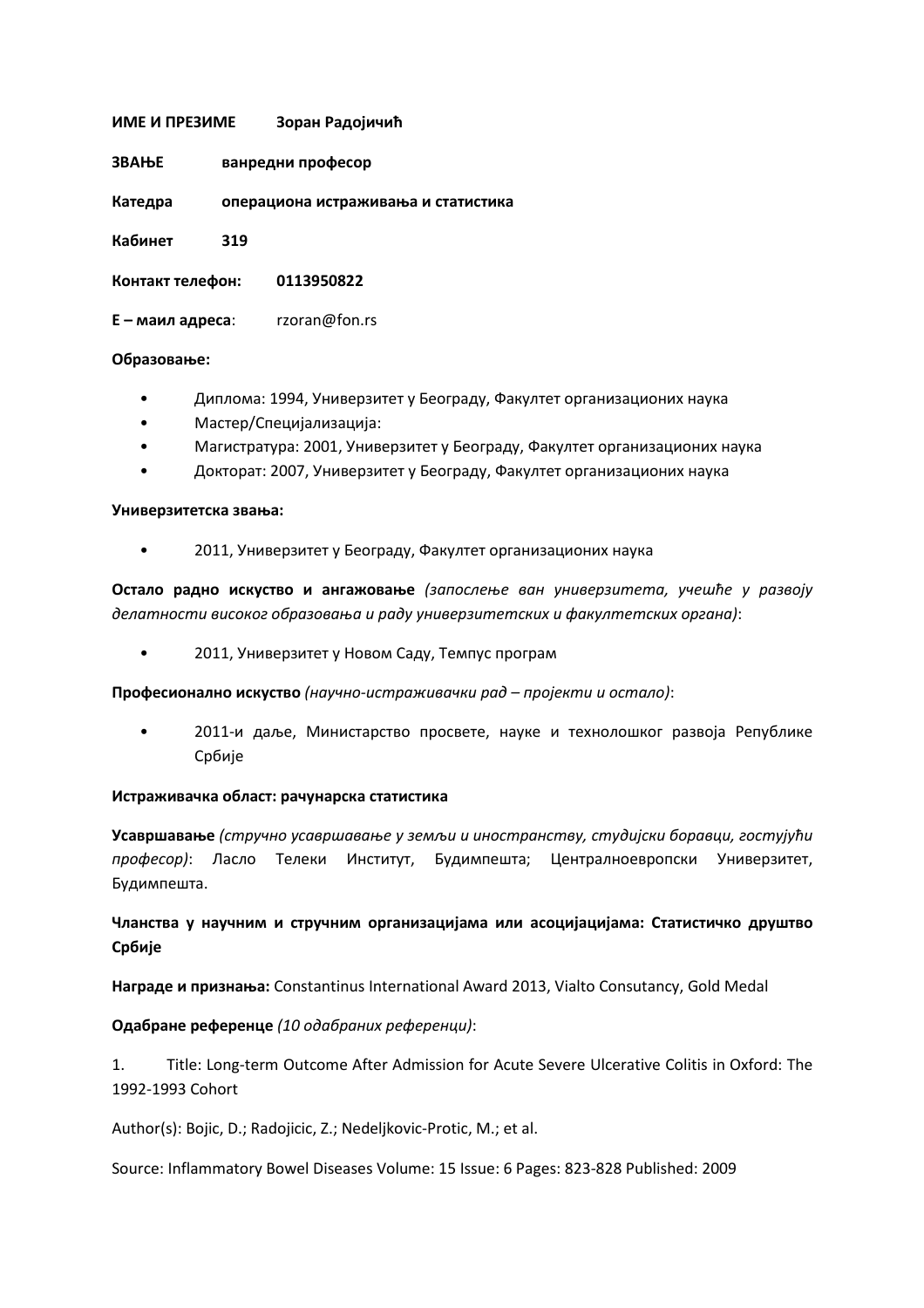Times Cited: 25

2. Title: A fresh approach to evaluating the academic ranking of world universities Author(s): Jeremic, V.; Bulajic, M.; Martic, M.; Radojicic, Z.; et al. Source: Scientometrics Volume: 87 Issue: 3 Pages: 587-596 Published: 2011

Times Cited: 23

3. Title: Evaluating the health of nations: a Libyan perspective

Author(s): Al-Lagilli, S. A. M.; Jeremic, V.; Seke, K.; Radojicic, Z.; et al.

Source: Libyan Journal of Medicine Volume: 6 Published: 2011

Times Cited: 19

4. Title: A Novel Approach to Evaluating Sustainable Development

Author(s): Radojicic, Z.; Isljamovic, S.; Petrovic, N.; et al.

Source: Problemy Ekorozwoju Volume: 7 Issue: 1 Pages: 81-85 Published: 2012

Times Cited: 17

5. Title: Measuring health of countries: a novel approach

Author(s): Jeremic, V.; Seke, K.; Radojicic, Z.; et al.

Source: Healthmed Volume: 5 Issue: 6 Pages: 1762-1766 Published: 2011

Times Cited: 17

6. Title: HUMAN DEVELOPMENT INDEX AND SUSTAINABILITY: WHAT'S THE CORRELATION?

Author(s): Jeremic, V.; Isljamovic, S.; Petrovic, N.; Radojicic, Z.; et al.

Source: Metalurgia International Volume: 16 Issue: 7 Pages: 63-67 Published: 2011

Times Cited: 17

7. Title: Association of increased parathyroid hormone with neuroendocrine activation and endothelial dysfunction in elderly men with heart failure

Author(s): Loncar, G.; Bozic, B.; Dimkovic, S.; Radojicic, Z.; et al.

Source: Journal of Endocrinological Investigation Volume: 34 Issue: 3 Pages: E78-E85 Published: 2011

Times Cited: 16

8. Title: TOWARDS A FRAMEWORK FOR EVALUATING ICT INFRASTRUCTURE OF COUNTRIES: A SERBIAN PERSPECTIVE